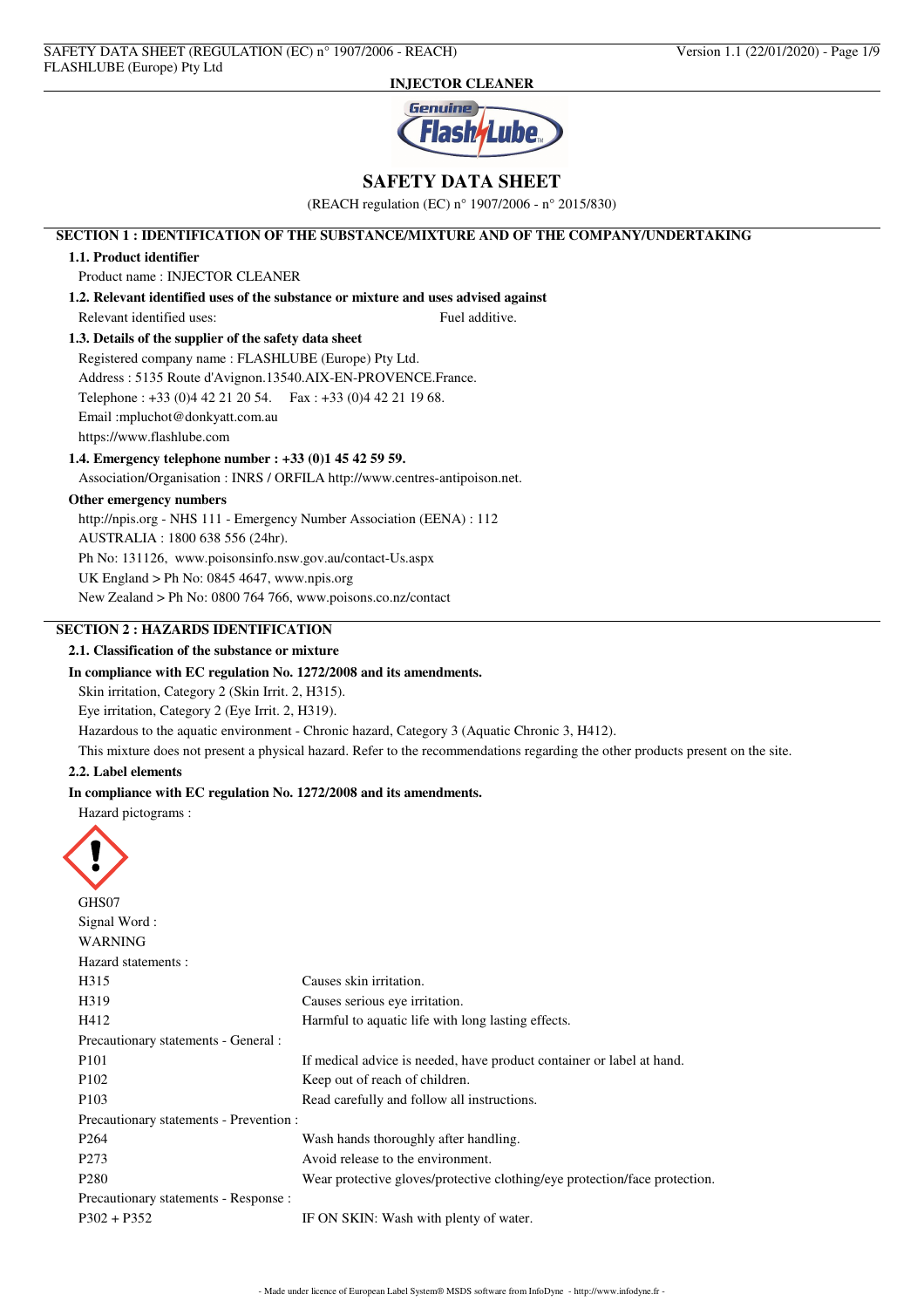| $P305 + P351 + P338$                  | IF IN EYES: Rinse cautiously with water for several minutes. Remove contact lenses, if present and<br>easy to do. Continue rinsing. |
|---------------------------------------|-------------------------------------------------------------------------------------------------------------------------------------|
| P321                                  | Specific treatment (see  on this label).                                                                                            |
| $P332 + P313$                         | If skin irritation occurs: Get medical advice/attention.                                                                            |
| $P337 + P313$                         | If eye irritation persists: Get medical advice/attention.                                                                           |
| $P362 + P364$                         | Take off contaminated clothing and wash it before reuse.                                                                            |
| Precautionary statements - Disposal : |                                                                                                                                     |
| P <sub>501</sub>                      | Dispose of contents/container at a disposal facility in accordance with local regulations.                                          |

### **2.3. Other hazards**

The mixture does not contain substances classified as 'Substances of Very High Concern' (SVHC) >= 0.1% published by the European CHemicals Agency (ECHA) under article 57 of REACH: http://echa.europa.eu/fr/candidate-list-table The mixture fulfils neither the PBT nor the vPvB criteria for mixtures in accordance with annexe XIII of the REACH regulations EC 1907/2006.

## **SECTION 3 : COMPOSITION/INFORMATION ON INGREDIENTS**

# **3.2. Mixtures**

| (EC) 1272/2008<br>$\%$<br>Note<br>$25 \le x \% < 50$<br>L<br>CAS: 64742-54-7<br>REACH: 01-2119484627-25<br>DISTILLATES (PETROLEUM),<br>HYDROTREATED HEAVY PARAFFINIC<br>L<br>$25 \le x \% < 50$<br>CAS: 64742-70-7<br>EC: 265-174-4<br>PARAFFIN OILS (PETROLEUM),<br><b>CATALYTIC DEWAXED HEAVY</b><br>GHS07<br>$2.5 \le x \% < 10$<br>CAS: 104-76-7<br>$\lceil 1 \rceil$<br>EC: 203-234-3<br>Wng<br>Skin Irrit. 2, H315<br>REACH: 01-2119487289-20<br>Eye Irrit. 2, H319<br>2-ETHYL-1-HEXANOL<br>Acute Tox. 4, H332<br>STOT SE 3, H335<br>$2.5 \le x \% < 10$<br>INDEX: 649-423-00-8<br>GHS08<br>$\overline{11}$<br>CAS: 64742-81-0<br>Dgr<br>EC: 265-184-9<br>Asp. Tox. 1, H304<br>REACH: 01-2119462828-25<br><b>KEROSINE (PETROLEUM),</b><br><b>HYDRODESULFURIZED</b><br>PHENOL, (DIMETHYLAMINO)METHYL-,<br>$1 \le x \% < 2.5$<br>POLYISOBUTYLENE DERIVS<br>Aquatic Chronic 3, H412<br>GHS05, GHS09<br>POLY[OXY(1,2-PROPANEDIYL)],<br>$1 \le x \% < 2.5$<br>.ALPHA.-(3-AMINOPROPYL)-.OMEGA.-HYD Dgr<br>ROXY-, C12-15 ALKYL ETHERS<br>Skin Irrit. 2, H315<br>Eye Dam. 1, H318<br>Aquatic Acute 1, H400<br>$M$ Acute = 1<br>Aquatic Chronic 1, H410<br>$M$ Chronic = 1<br>GHS08<br>P<br>$1 \le x \% < 2.5$<br>$[1]$<br>CAS: 64742-48-9<br>Dgr<br>EC: $265-150-3$<br>Asp. Tox. 1, H304<br>REACH: 01-2119457273-39 | <b>Composition:</b>       |  |  |
|-------------------------------------------------------------------------------------------------------------------------------------------------------------------------------------------------------------------------------------------------------------------------------------------------------------------------------------------------------------------------------------------------------------------------------------------------------------------------------------------------------------------------------------------------------------------------------------------------------------------------------------------------------------------------------------------------------------------------------------------------------------------------------------------------------------------------------------------------------------------------------------------------------------------------------------------------------------------------------------------------------------------------------------------------------------------------------------------------------------------------------------------------------------------------------------------------------------------------------------------------------------------------------------------------------------------|---------------------------|--|--|
|                                                                                                                                                                                                                                                                                                                                                                                                                                                                                                                                                                                                                                                                                                                                                                                                                                                                                                                                                                                                                                                                                                                                                                                                                                                                                                                   | Identification            |  |  |
|                                                                                                                                                                                                                                                                                                                                                                                                                                                                                                                                                                                                                                                                                                                                                                                                                                                                                                                                                                                                                                                                                                                                                                                                                                                                                                                   | INDEX: 649-467-00-8       |  |  |
|                                                                                                                                                                                                                                                                                                                                                                                                                                                                                                                                                                                                                                                                                                                                                                                                                                                                                                                                                                                                                                                                                                                                                                                                                                                                                                                   |                           |  |  |
|                                                                                                                                                                                                                                                                                                                                                                                                                                                                                                                                                                                                                                                                                                                                                                                                                                                                                                                                                                                                                                                                                                                                                                                                                                                                                                                   | EC: 265-157-1             |  |  |
|                                                                                                                                                                                                                                                                                                                                                                                                                                                                                                                                                                                                                                                                                                                                                                                                                                                                                                                                                                                                                                                                                                                                                                                                                                                                                                                   |                           |  |  |
|                                                                                                                                                                                                                                                                                                                                                                                                                                                                                                                                                                                                                                                                                                                                                                                                                                                                                                                                                                                                                                                                                                                                                                                                                                                                                                                   |                           |  |  |
|                                                                                                                                                                                                                                                                                                                                                                                                                                                                                                                                                                                                                                                                                                                                                                                                                                                                                                                                                                                                                                                                                                                                                                                                                                                                                                                   |                           |  |  |
|                                                                                                                                                                                                                                                                                                                                                                                                                                                                                                                                                                                                                                                                                                                                                                                                                                                                                                                                                                                                                                                                                                                                                                                                                                                                                                                   |                           |  |  |
|                                                                                                                                                                                                                                                                                                                                                                                                                                                                                                                                                                                                                                                                                                                                                                                                                                                                                                                                                                                                                                                                                                                                                                                                                                                                                                                   | INDEX: 649-477-00-2       |  |  |
|                                                                                                                                                                                                                                                                                                                                                                                                                                                                                                                                                                                                                                                                                                                                                                                                                                                                                                                                                                                                                                                                                                                                                                                                                                                                                                                   |                           |  |  |
|                                                                                                                                                                                                                                                                                                                                                                                                                                                                                                                                                                                                                                                                                                                                                                                                                                                                                                                                                                                                                                                                                                                                                                                                                                                                                                                   |                           |  |  |
|                                                                                                                                                                                                                                                                                                                                                                                                                                                                                                                                                                                                                                                                                                                                                                                                                                                                                                                                                                                                                                                                                                                                                                                                                                                                                                                   |                           |  |  |
|                                                                                                                                                                                                                                                                                                                                                                                                                                                                                                                                                                                                                                                                                                                                                                                                                                                                                                                                                                                                                                                                                                                                                                                                                                                                                                                   |                           |  |  |
|                                                                                                                                                                                                                                                                                                                                                                                                                                                                                                                                                                                                                                                                                                                                                                                                                                                                                                                                                                                                                                                                                                                                                                                                                                                                                                                   |                           |  |  |
|                                                                                                                                                                                                                                                                                                                                                                                                                                                                                                                                                                                                                                                                                                                                                                                                                                                                                                                                                                                                                                                                                                                                                                                                                                                                                                                   |                           |  |  |
|                                                                                                                                                                                                                                                                                                                                                                                                                                                                                                                                                                                                                                                                                                                                                                                                                                                                                                                                                                                                                                                                                                                                                                                                                                                                                                                   |                           |  |  |
|                                                                                                                                                                                                                                                                                                                                                                                                                                                                                                                                                                                                                                                                                                                                                                                                                                                                                                                                                                                                                                                                                                                                                                                                                                                                                                                   |                           |  |  |
|                                                                                                                                                                                                                                                                                                                                                                                                                                                                                                                                                                                                                                                                                                                                                                                                                                                                                                                                                                                                                                                                                                                                                                                                                                                                                                                   |                           |  |  |
|                                                                                                                                                                                                                                                                                                                                                                                                                                                                                                                                                                                                                                                                                                                                                                                                                                                                                                                                                                                                                                                                                                                                                                                                                                                                                                                   |                           |  |  |
|                                                                                                                                                                                                                                                                                                                                                                                                                                                                                                                                                                                                                                                                                                                                                                                                                                                                                                                                                                                                                                                                                                                                                                                                                                                                                                                   |                           |  |  |
|                                                                                                                                                                                                                                                                                                                                                                                                                                                                                                                                                                                                                                                                                                                                                                                                                                                                                                                                                                                                                                                                                                                                                                                                                                                                                                                   |                           |  |  |
|                                                                                                                                                                                                                                                                                                                                                                                                                                                                                                                                                                                                                                                                                                                                                                                                                                                                                                                                                                                                                                                                                                                                                                                                                                                                                                                   |                           |  |  |
|                                                                                                                                                                                                                                                                                                                                                                                                                                                                                                                                                                                                                                                                                                                                                                                                                                                                                                                                                                                                                                                                                                                                                                                                                                                                                                                   |                           |  |  |
|                                                                                                                                                                                                                                                                                                                                                                                                                                                                                                                                                                                                                                                                                                                                                                                                                                                                                                                                                                                                                                                                                                                                                                                                                                                                                                                   |                           |  |  |
|                                                                                                                                                                                                                                                                                                                                                                                                                                                                                                                                                                                                                                                                                                                                                                                                                                                                                                                                                                                                                                                                                                                                                                                                                                                                                                                   |                           |  |  |
|                                                                                                                                                                                                                                                                                                                                                                                                                                                                                                                                                                                                                                                                                                                                                                                                                                                                                                                                                                                                                                                                                                                                                                                                                                                                                                                   |                           |  |  |
|                                                                                                                                                                                                                                                                                                                                                                                                                                                                                                                                                                                                                                                                                                                                                                                                                                                                                                                                                                                                                                                                                                                                                                                                                                                                                                                   |                           |  |  |
|                                                                                                                                                                                                                                                                                                                                                                                                                                                                                                                                                                                                                                                                                                                                                                                                                                                                                                                                                                                                                                                                                                                                                                                                                                                                                                                   |                           |  |  |
|                                                                                                                                                                                                                                                                                                                                                                                                                                                                                                                                                                                                                                                                                                                                                                                                                                                                                                                                                                                                                                                                                                                                                                                                                                                                                                                   |                           |  |  |
|                                                                                                                                                                                                                                                                                                                                                                                                                                                                                                                                                                                                                                                                                                                                                                                                                                                                                                                                                                                                                                                                                                                                                                                                                                                                                                                   |                           |  |  |
|                                                                                                                                                                                                                                                                                                                                                                                                                                                                                                                                                                                                                                                                                                                                                                                                                                                                                                                                                                                                                                                                                                                                                                                                                                                                                                                   |                           |  |  |
|                                                                                                                                                                                                                                                                                                                                                                                                                                                                                                                                                                                                                                                                                                                                                                                                                                                                                                                                                                                                                                                                                                                                                                                                                                                                                                                   |                           |  |  |
|                                                                                                                                                                                                                                                                                                                                                                                                                                                                                                                                                                                                                                                                                                                                                                                                                                                                                                                                                                                                                                                                                                                                                                                                                                                                                                                   |                           |  |  |
|                                                                                                                                                                                                                                                                                                                                                                                                                                                                                                                                                                                                                                                                                                                                                                                                                                                                                                                                                                                                                                                                                                                                                                                                                                                                                                                   |                           |  |  |
|                                                                                                                                                                                                                                                                                                                                                                                                                                                                                                                                                                                                                                                                                                                                                                                                                                                                                                                                                                                                                                                                                                                                                                                                                                                                                                                   |                           |  |  |
|                                                                                                                                                                                                                                                                                                                                                                                                                                                                                                                                                                                                                                                                                                                                                                                                                                                                                                                                                                                                                                                                                                                                                                                                                                                                                                                   |                           |  |  |
|                                                                                                                                                                                                                                                                                                                                                                                                                                                                                                                                                                                                                                                                                                                                                                                                                                                                                                                                                                                                                                                                                                                                                                                                                                                                                                                   |                           |  |  |
|                                                                                                                                                                                                                                                                                                                                                                                                                                                                                                                                                                                                                                                                                                                                                                                                                                                                                                                                                                                                                                                                                                                                                                                                                                                                                                                   |                           |  |  |
|                                                                                                                                                                                                                                                                                                                                                                                                                                                                                                                                                                                                                                                                                                                                                                                                                                                                                                                                                                                                                                                                                                                                                                                                                                                                                                                   | INDEX: 649-327-00-6       |  |  |
|                                                                                                                                                                                                                                                                                                                                                                                                                                                                                                                                                                                                                                                                                                                                                                                                                                                                                                                                                                                                                                                                                                                                                                                                                                                                                                                   |                           |  |  |
|                                                                                                                                                                                                                                                                                                                                                                                                                                                                                                                                                                                                                                                                                                                                                                                                                                                                                                                                                                                                                                                                                                                                                                                                                                                                                                                   |                           |  |  |
|                                                                                                                                                                                                                                                                                                                                                                                                                                                                                                                                                                                                                                                                                                                                                                                                                                                                                                                                                                                                                                                                                                                                                                                                                                                                                                                   |                           |  |  |
|                                                                                                                                                                                                                                                                                                                                                                                                                                                                                                                                                                                                                                                                                                                                                                                                                                                                                                                                                                                                                                                                                                                                                                                                                                                                                                                   |                           |  |  |
|                                                                                                                                                                                                                                                                                                                                                                                                                                                                                                                                                                                                                                                                                                                                                                                                                                                                                                                                                                                                                                                                                                                                                                                                                                                                                                                   | NAPHTHA (PETROLEUM),      |  |  |
|                                                                                                                                                                                                                                                                                                                                                                                                                                                                                                                                                                                                                                                                                                                                                                                                                                                                                                                                                                                                                                                                                                                                                                                                                                                                                                                   | <b>HYDROTREATED HEAVY</b> |  |  |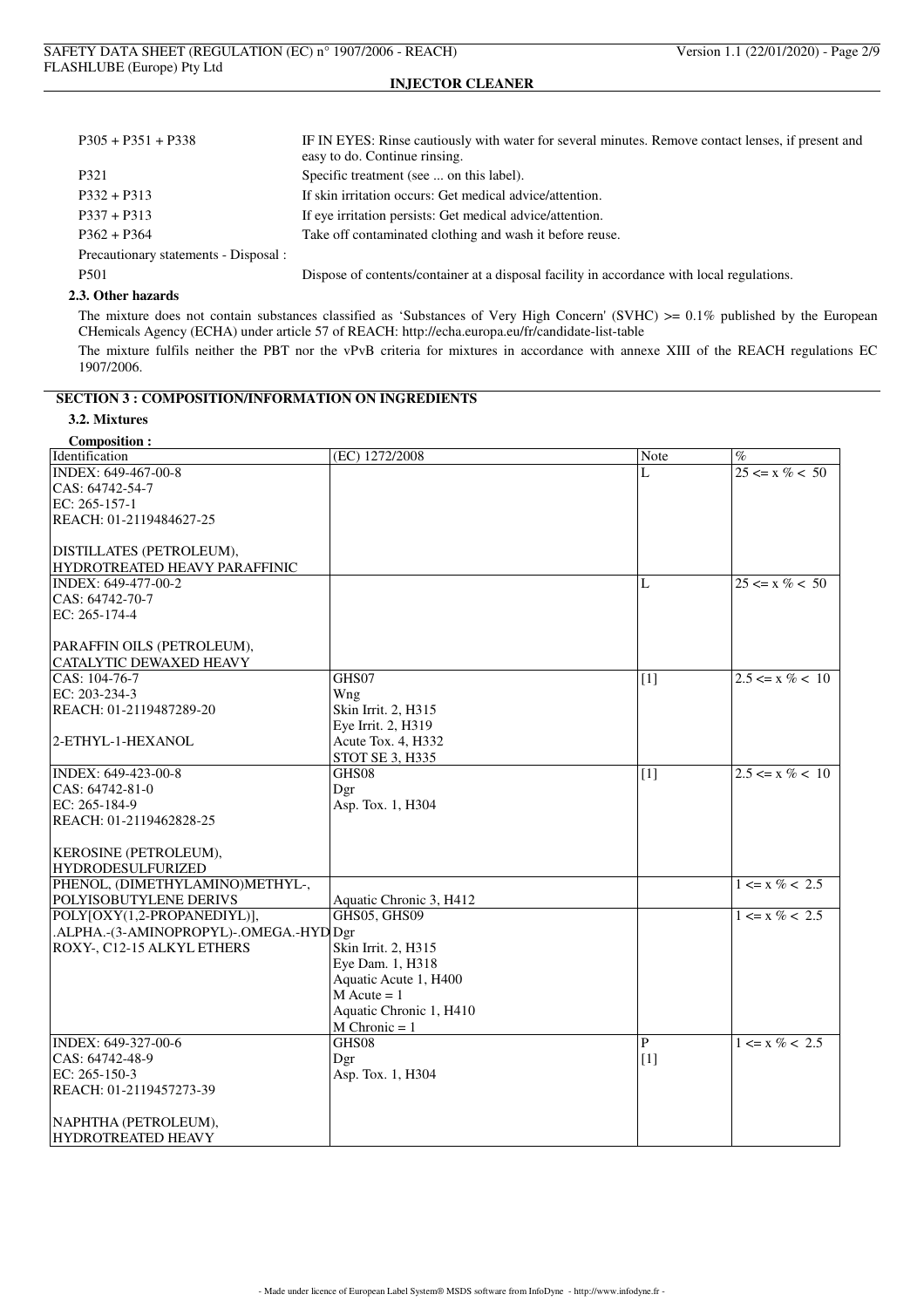| INDEX: 649-424-00-3          | <b>GHS08</b>      | $1 \le x \% < 2.5$ |
|------------------------------|-------------------|--------------------|
| $ CAS: 64742-94-5$           | Dgr               |                    |
| EC: 265-198-5                | Asp. Tox. 1, H304 |                    |
| REACH: 01-2119463588-24      |                   |                    |
|                              |                   |                    |
| SOLVENT NAPHTHA (PETROLEUM), |                   |                    |
| HEAVY AROM.                  |                   |                    |

(Full text of H-phrases: see section 16)

#### **Information on ingredients :**

[1] Substance for which maximum workplace exposure limits are available.

Note L: The carcinogen classification does not apply because the substance contains less than 3 % w/w of dimethyl sulphoxide (DMSO) measured using the IP 346 method.

Note P: The carcinogen or mutagen classification does not apply because the substance contains less than 0.1 % w/w of benzene (EINECS 200-753-7).

## **SECTION 4 : FIRST AID MEASURES**

As a general rule, in case of doubt or if symptoms persist, always call a doctor.

NEVER induce swallowing by an unconscious person.

## **4.1. Description of first aid measures**

### **In the event of exposure by inhalation :**

If inhaled, move the patient into the fresh air and keep warm and at rest.

If breathing is irregular or has stopped, proceed with artificial respiration and seek medical attention.

## **In the event of splashes or contact with eyes :**

Wash thoroughly with fresh, clean water for 15 minutes holding the eyelids open.

If there is any redness, pain or visual impairment, consult an ophthalmologist.

#### **In the event of splashes or contact with skin :**

Remove contaminated clothing and wash the skin thoroughly with soap and water or a recognised cleaner.

Watch out for any remaining product between skin and clothing, watches, shoes, etc.

If the contaminated area is widespread and/or there is damage to the skin, a doctor must be consulted or the patient transferred to hospital.

## **In the event of swallowing :**

Do not give the patient anything orally.

In the event of swallowing, if the quantity is small (no more than one mouthful), rinse the mouth with water and consult a doctor.

Keep the person exposed at rest. Do not force vomiting.

Seek medical attention immediately, showing the label.

If swallowed accidentally, call a doctor to ascertain whether observation and hospital care will be necessary. Show the label.

## **4.2. Most important symptoms and effects, both acute and delayed**

No data available.

### **4.3. Indication of any immediate medical attention and special treatment needed**

No data available.

## **SECTION 5 : FIREFIGHTING MEASURES**

Non-flammable.

## **5.1. Extinguishing media**

#### **Suitable methods of extinction**

- In the event of a fire, use :
- sprayed water or water mist
- foam
- multipurpose ABC powder
- BC powder
- carbon dioxide (CO2)

#### **Unsuitable methods of extinction**

In the event of a fire, do not use :

- water jet

#### **5.2. Special hazards arising from the substance or mixture**

A fire will often produce a thick black smoke. Exposure to decomposition products may be hazardous to health. Do not breathe in smoke.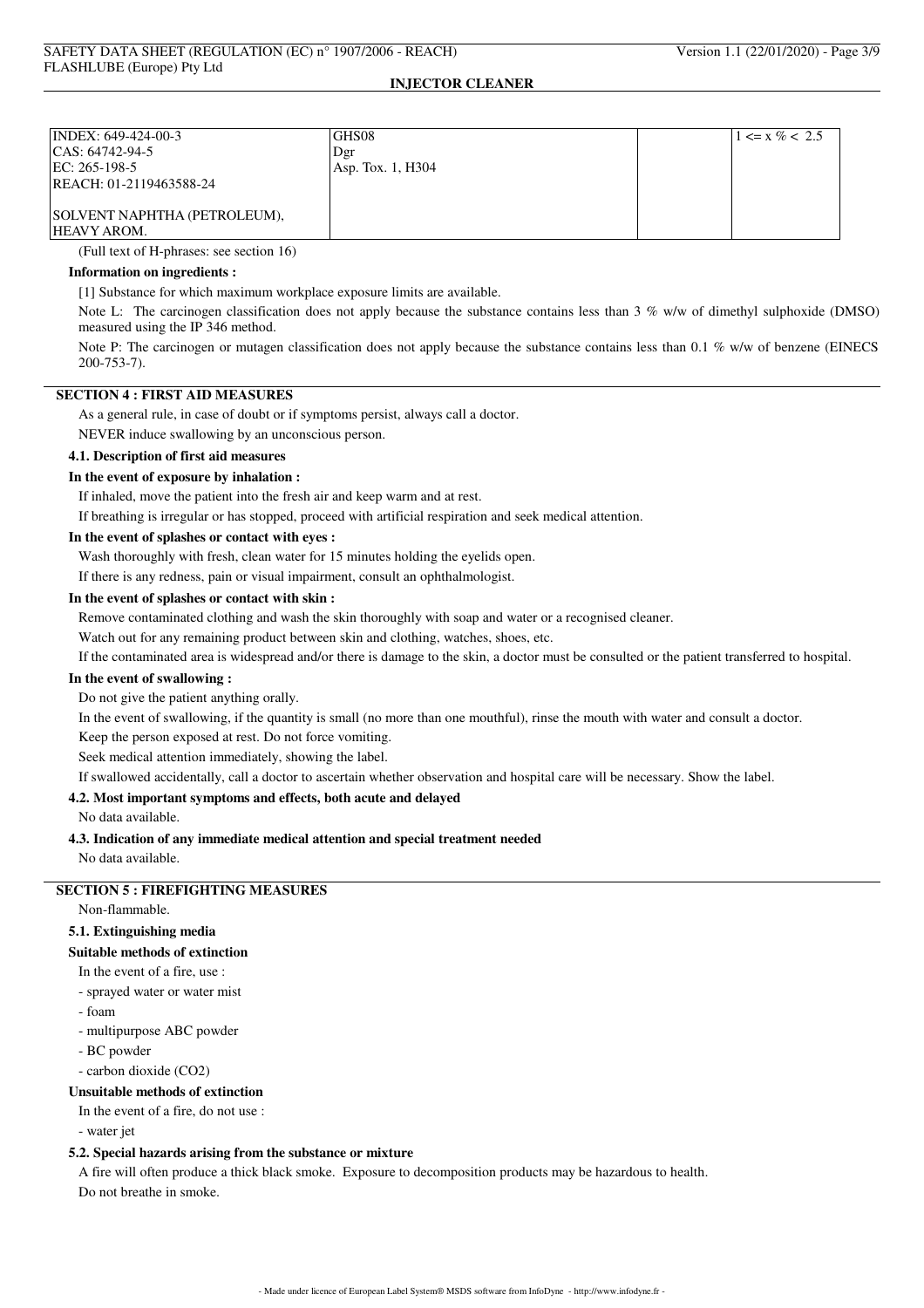In the event of a fire, the following may be formed :

- carbon monoxide (CO)

- carbon dioxide (CO2)

- nitrogen oxide (NO)

- nitrogen dioxide (NO2)

#### **5.3. Advice for firefighters**

Due to the toxicity of the gas emitted on thermal decomposition of the products, fire-fighting personnel are to be equipped with autonomous insulating breathing apparatus.

# **SECTION 6 : ACCIDENTAL RELEASE MEASURES**

## **6.1. Personal precautions, protective equipment and emergency procedures**

Consult the safety measures listed under headings 7 and 8.

### **For non first aid worker**

Avoid any contact with the skin and eyes.

#### **For first aid worker**

First aid workers will be equipped with suitable personal protective equipment (See section 8).

#### **6.2. Environmental precautions**

Contain and control the leaks or spills with non-combustible absorbent materials such as sand, earth, vermiculite, diatomaceous earth in drums for waste disposal.

Prevent any material from entering drains or waterways.

#### **6.3. Methods and material for containment and cleaning up**

Clean preferably with a detergent, do not use solvents.

#### **6.4. Reference to other sections**

No data available.

# **SECTION 7 : HANDLING AND STORAGE**

Requirements relating to storage premises apply to all facilities where the mixture is handled.

## **7.1. Precautions for safe handling**

Always wash hands after handling.

Remove and wash contaminated clothing before re-using.

Ensure that there is adequate ventilation, especially in confined areas.

### **Fire prevention :**

Handle in well-ventilated areas.

Prevent access by unauthorised personnel.

## **Recommended equipment and procedures :**

For personal protection, see section 8.

Observe precautions stated on label and also industrial safety regulations.

Avoid skin and eye contact with this mixture.

Packages which have been opened must be reclosed carefully and stored in an upright position.

#### **Prohibited equipment and procedures :**

No smoking, eating or drinking in areas where the mixture is used.

### **7.2. Conditions for safe storage, including any incompatibilities**

No data available.

#### **Storage**

Keep out of reach of children.

Keep the container tightly closed in a dry, well-ventilated place.

The floor must be impermeable and form a collecting basin so that, in the event of an accidental spillage, the liquid cannot spread beyond this area.

#### **Packaging**

Always keep in packaging made of an identical material to the original.

### **7.3. Specific end use(s)**

No data available.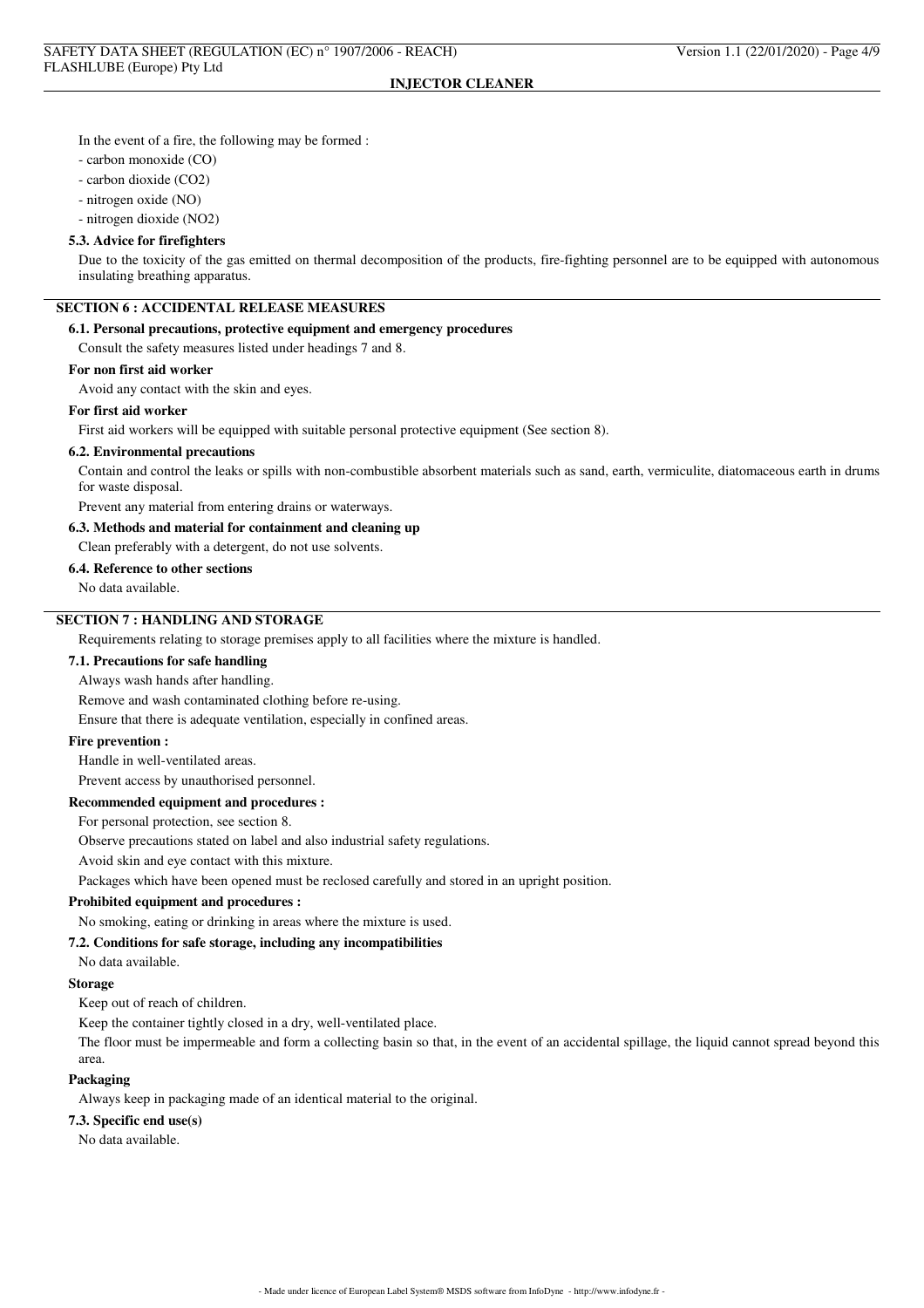### **SECTION 8 : EXPOSURE CONTROLS/PERSONAL PROTECTION**

#### **8.1. Control parameters**

### **Occupational exposure limits :**

| - European Union (2017/2398, 2017/164, 2009/161, 2006/15/CE, 2000/39/CE, 98/24/CE) :                   |                           |                           |                          |                       |           |         |
|--------------------------------------------------------------------------------------------------------|---------------------------|---------------------------|--------------------------|-----------------------|-----------|---------|
| CAS                                                                                                    | $VME-mg/m3$ : $VME-ppm$ : |                           | $VLE-mg/m3:$             | VLE-ppm:              | Notes:    |         |
| 104-76-7                                                                                               | 5.4                       |                           |                          |                       |           |         |
| - ACGIH TLV (American Conference of Governmental Industrial Hygienists, Threshold Limit Values, 2010): |                           |                           |                          |                       |           |         |
| CAS                                                                                                    | TWA:                      | STEL:                     | Ceiling:                 | Definition :          | Criteria: |         |
| 64742-81-0                                                                                             | $201$ (P) mg/m3           |                           |                          | Skin; A4              |           |         |
| - Germany - AGW (BAuA - TRGS 900, 08/08/2019) :                                                        |                           |                           |                          |                       |           |         |
| CAS                                                                                                    | VME:                      | VME:                      | Excess                   | <b>Notes</b>          |           |         |
| 104-76-7                                                                                               |                           | $10$ ppm                  |                          | 1(I)                  |           |         |
|                                                                                                        |                           | $54 \text{ mg/m}^3$       |                          |                       |           |         |
| - Belgium (Arrêté du 09/03/2014, 2014) :                                                               |                           |                           |                          |                       |           |         |
| CAS                                                                                                    | TWA :                     | STEL:                     | Ceiling:                 | Definition:           | Criteria: |         |
| 64742-81-0                                                                                             | $200 \text{ mg/m}^3$      |                           |                          | D                     |           |         |
| - France (INRS - ED984 / 2019-1487) :                                                                  |                           |                           |                          |                       |           |         |
| CAS                                                                                                    | $VME-ppm$ :               | $VME-mg/m3$ : $VLE-ppm$ : |                          | $VLE-mg/m3$ : Notes : |           | TMP No: |
| 104-76-7                                                                                               |                           | 5.4                       |                          |                       |           | 84      |
| - Switzerland (SUVAPRO 2017):                                                                          |                           |                           |                          |                       |           |         |
| CAS                                                                                                    | <b>VME</b>                | <b>VLE</b>                | Valeur plafond Notations |                       |           |         |
| 104-76-7                                                                                               | $20$ ppm                  | $20$ ppm                  |                          | <b>SSC</b>            |           |         |
|                                                                                                        | $110 \text{ mg/m}^3$      | $110 \text{ mg/m}^3$      |                          |                       |           |         |
| 64742-48-9                                                                                             | $50$ ppm                  | $100$ ppm                 |                          |                       |           |         |
|                                                                                                        | $300 \text{ mg/m}^3$      | $600 \text{ mg/m}^3$      |                          |                       |           |         |

To be translated (XML)

### **8.2. Exposure controls**

## **Personal protection measures, such as personal protective equipment**

Pictogram(s) indicating the obligation of wearing personal protective equipment (PPE) :



Use personal protective equipment that is clean and has been properly maintained.

Store personal protective equipment in a clean place, away from the work area.

Never eat, drink or smoke during use. Remove and wash contaminated clothing before re-using. Ensure that there is adequate ventilation, especially in confined areas.

### **- Eye / face protection**

Avoid contact with eyes.

Use eye protectors designed to protect against liquid splashes

Before handling, wear safety goggles with protective sides accordance with standard EN166.

In the event of high danger, protect the face with a face shield.

Prescription glasses are not considered as protection.

Individuals wearing contact lenses should wear prescription glasses during work where they may be exposed to irritant vapours.

Provide eyewash stations in facilities where the product is handled constantly.

### **- Hand protection**

Use suitable protective gloves that are resistant to chemical agents in accordance with standard EN374.

Gloves must be selected according to the application and duration of use at the workstation.

Protective gloves need to be selected according to their suitability for the workstation in question : other chemical products that may be handled, necessary physical protections (cutting, pricking, heat protection), level of dexterity required.

Type of gloves recommended :

- PVC (polyvinyl chloride)

- Nitrile rubber (butadiene-acrylonitrile copolymer rubber (NBR))

Recommended properties :

- Impervious gloves in accordance with standard EN374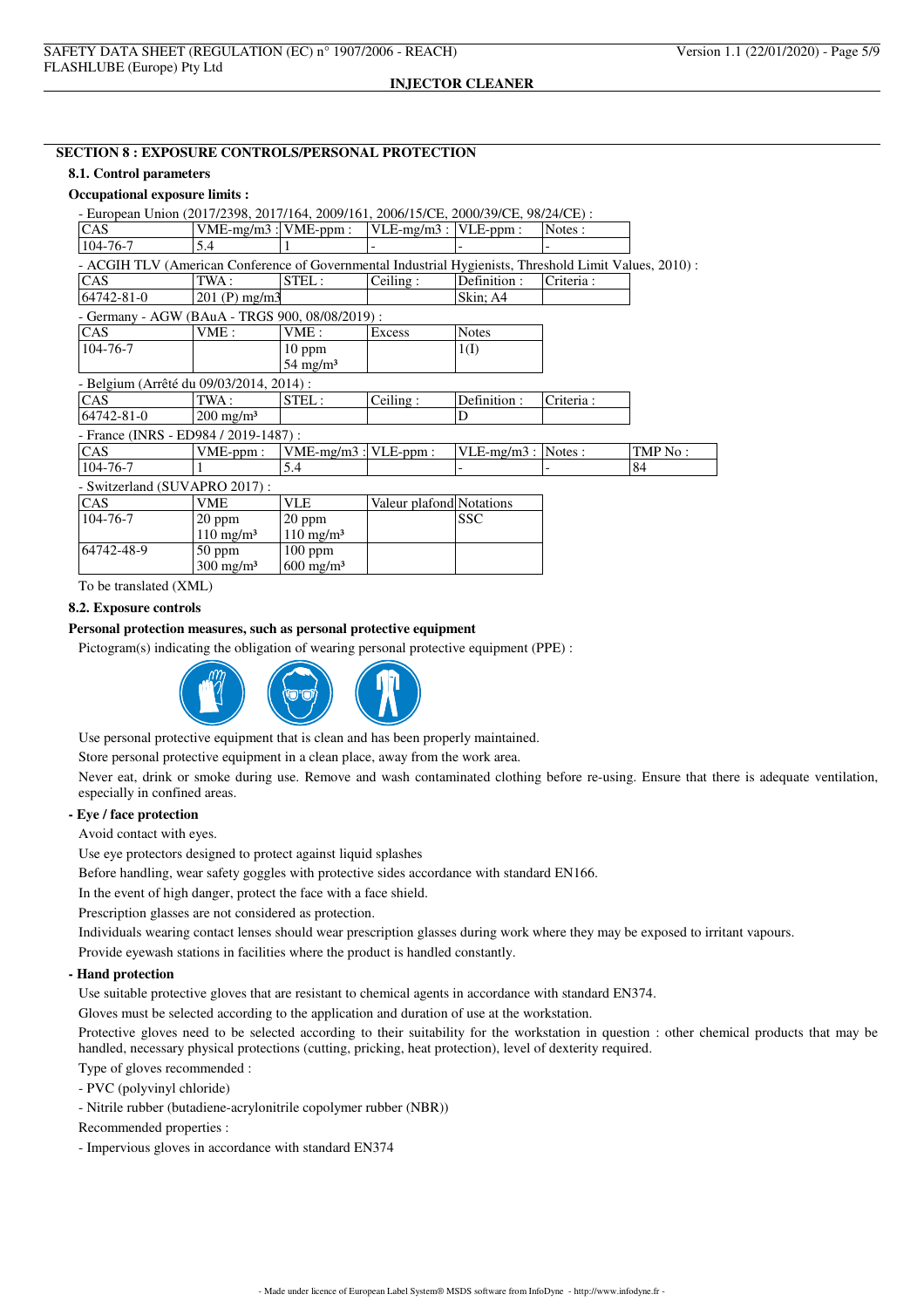#### **- Body protection**

Avoid skin contact.

Wear suitable protective clothing.

Suitable type of protective clothing :

In the event of substantial spatter, wear liquid-tight protective clothing against chemical risks (type 3) in accordance with EN14605 to prevent skin contact.

In the event of a risk of splashing, wear protective clothing against chemical risks (type 6) in accordance with EN13034 to prevent skin contact.

Work clothing worn by personnel shall be laundered regularly.

After contact with the product, all parts of the body that have been soiled must be washed.

#### **SECTION 9 : PHYSICAL AND CHEMICAL PROPERTIES**

### **9.1. Information on basic physical and chemical properties**

### **General information :**

| Physical state:                                        | Viscous liquid.            |
|--------------------------------------------------------|----------------------------|
| Odour:                                                 | Characteristic.            |
| Colour:                                                | Green.                     |
| Important health, safety and environmental information |                            |
| $pH$ :                                                 | Not relevant.              |
| Flash Point:                                           | 95.00 $\degree$ C.         |
| Vapour pressure $(50^{\circ}C)$ :                      | Below 110 kPa (1.10 bar).  |
| Density:                                               | $0.86(15^{\circ}C)$        |
| Water solubility:                                      | Insoluble.                 |
| Viscosity:                                             | 23.5 mm2/s $(40^{\circ}C)$ |
| 9.2. Other information                                 |                            |
| No data available.                                     |                            |
|                                                        |                            |

# **SECTION 10 : STABILITY AND REACTIVITY**

## **10.1. Reactivity**

No data available.

#### **10.2. Chemical stability**

This mixture is stable under the recommended handling and storage conditions in section 7.

#### **10.3. Possibility of hazardous reactions**

When exposed to high temperatures, the mixture can release hazardous decomposition products, such as carbon monoxide and dioxide, fumes and nitrogen oxide.

#### **10.4. Conditions to avoid**

Avoid :

- heat

- flames and hot surfaces

#### **10.5. Incompatible materials**

Keep away from :

- oxidising agents

#### **10.6. Hazardous decomposition products**

The thermal decomposition may release/form :

- carbon monoxide (CO)
- carbon dioxide (CO2)
- nitrogen oxide (NO)

- nitrogen dioxide (NO2)

## **SECTION 11 : TOXICOLOGICAL INFORMATION**

#### **11.1. Information on toxicological effects**

Exposure to vapours from solvents in the mixture in excess of the stated occupational exposure limit may result in adverse health effects such as mucous membrane and respiratory system irritation and adverse effects on kidney, liver and central nervous system.

Symptoms produced will include headaches, numbness, dizziness, fatigue, muscular asthenia and, in extreme cases, loss of consciousness.

May cause irreversible damage to the skin; namely inflammation of the skin or the formation of erythema and eschar or oedema following exposure up to four hours.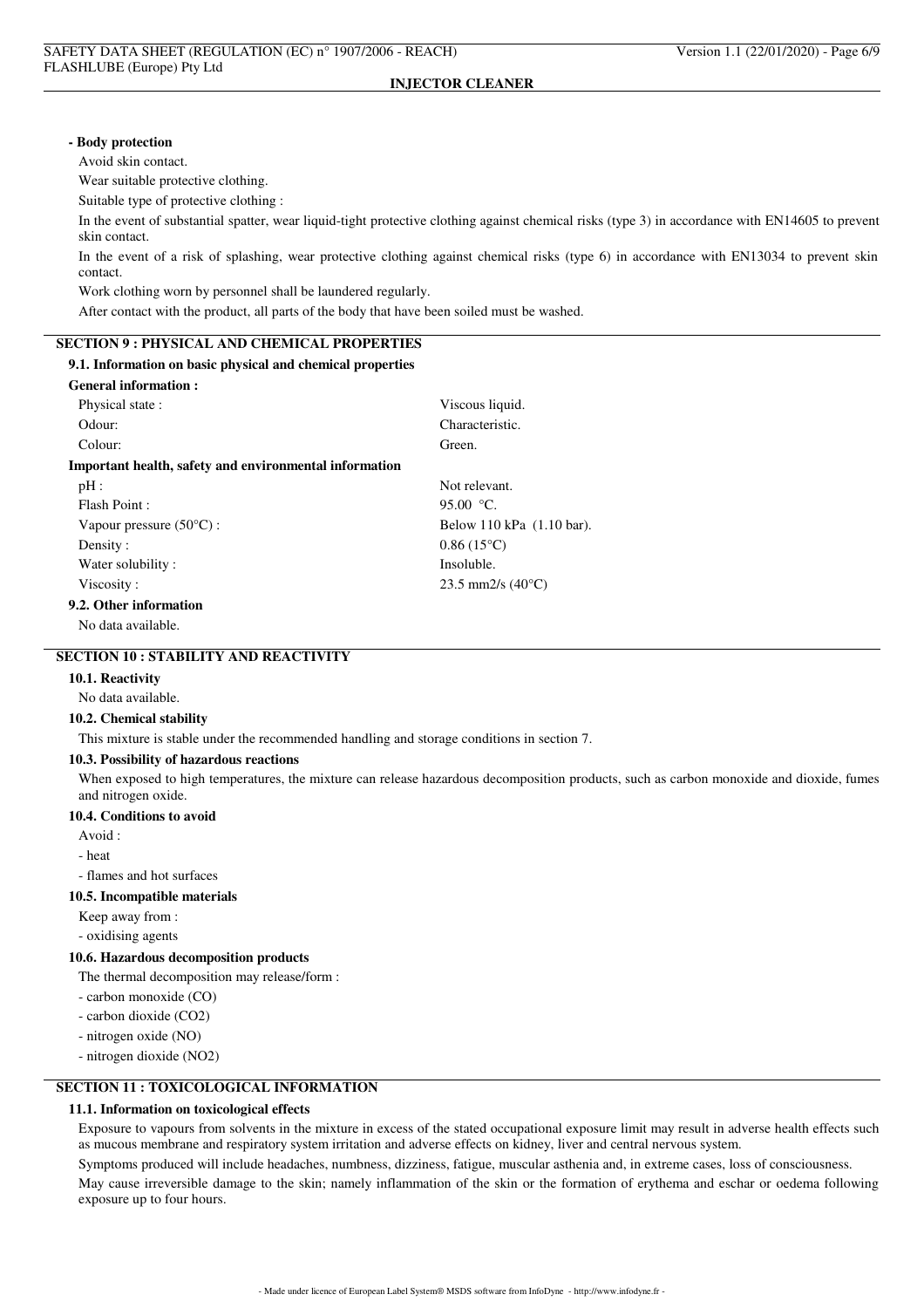Repeated or prolonged contact with the mixture may cause removal of natural oil from the skin resulting in non-allergic contact dermatitis and absorption through the skin.

May have reversible effects on the eyes, such as eye irritation which is totally reversible by the end of observation at 21 days.

Splashes in the eyes may cause irritation and reversible damage

# **11.1.1. Substances**

**Acute toxicity :**

2-ETHYL-1-HEXANOL (CAS: 104-76-7) Oral route :  $LD50 = 3290$  mg/kg

### **11.1.2. Mixture**

No toxicological data available for the mixture.

**Monograph(s) from the IARC (International Agency for Research on Cancer) :**

CAS 100-41-4 : IARC Group 2B : The agent is possibly carcinogenic to humans.

## **SECTION 12 : ECOLOGICAL INFORMATION**

Harmful to aquatic life with long lasting effects.

The product must not be allowed to run into drains or waterways.

## **12.1. Toxicity**

#### **12.1.2. Mixtures**

No aquatic toxicity data available for the mixture.

#### **12.2. Persistence and degradability**

No data available.

#### **12.3. Bioaccumulative potential**

No data available.

### **12.4. Mobility in soil**

No data available.

## **12.5. Results of PBT and vPvB assessment**

No data available.

## **12.6. Other adverse effects**

No data available.

#### **German regulations concerning the classification of hazards for water (WGK, AwSV vom 18/04/2017, KBws) :**

WGK 2 : Hazardous for water.

# **SECTION 13 : DISPOSAL CONSIDERATIONS**

Proper waste management of the mixture and/or its container must be determined in accordance with Directive 2008/98/EC.

#### **13.1. Waste treatment methods**

Do not pour into drains or waterways.

### **Waste :**

Waste management is carried out without endangering human health, without harming the environment and, in particular without risk to water, air, soil, plants or animals.

Recycle or dispose of waste in compliance with current legislation, preferably via a certified collector or company.

Do not contaminate the ground or water with waste, do not dispose of waste into the environment.

## **Soiled packaging :**

Empty container completely. Keep label(s) on container.

Give to a certified disposal contractor.

## **SECTION 14 : TRANSPORT INFORMATION**

Exempt from transport classification and labelling.

### **14.1. UN number**

-

-

-

# **14.2. UN proper shipping name**

#### **14.3. Transport hazard class(es)**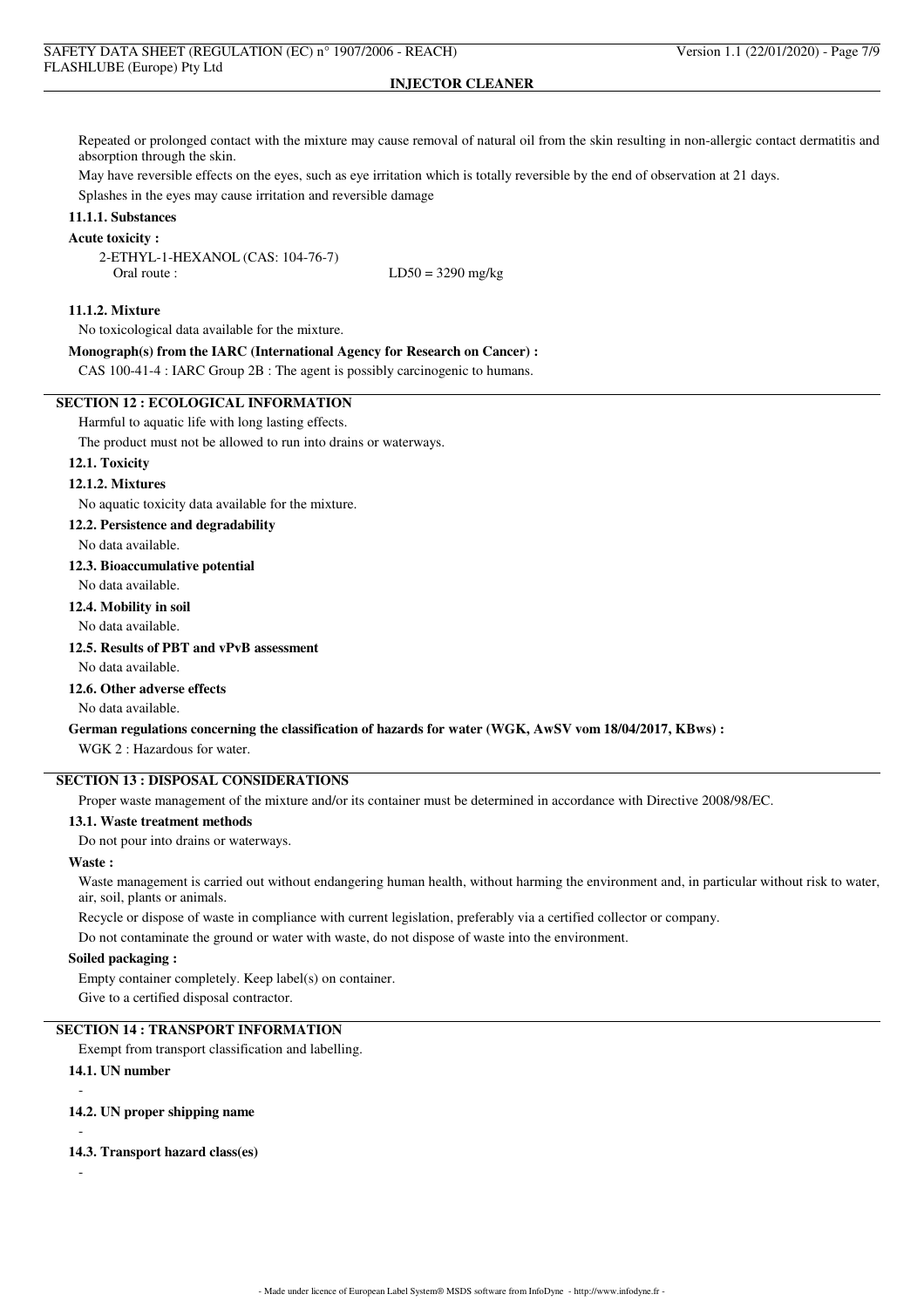#### **14.4. Packing group**

-

-

-

**:**

**14.5. Environmental hazards**

**14.6. Special precautions for user**

### **SECTION 15 : REGULATORY INFORMATION**

**15.1. Safety, health and environmental regulations/legislation specific for the substance or mixture**

**- Classification and labelling information included in section 2:**

The following regulations have been used:

- EU Regulation No. 1272/2008 amended by EU Regulation No. 2018/1480 (ATP 13)

- EU Regulation No. 1272/2008 amended by EU Regulation No. 2019/521 (ATP 12)
- **Container information:** No data available.

- **Particular provisions :**
- No data available.
- **German regulations concerning the classification of hazards for water (WGK, AwSV vom 18/04/2017, KBws) :**

WGK 2 : Hazardous for water.

**- Standardised American system for the identification of hazards presented by the product in view of emergency procedures (NFPA 704)**

NFPA 704, Labelling: Health=2 Inflammability=2 Instability/Reactivity=1 Specific Risk=none



**- Swiss ordinance on the incentive tax on volatile organic compounds :** éthylbenzène

## **15.2. Chemical safety assessment**

No data available.

# **SECTION 16 : OTHER INFORMATION**

Since the user's working conditions are not known by us, the information supplied on this safety data sheet is based on our current level of knowledge and on national and community regulations.

The mixture must not be used for other uses than those specified in section 1 without having first obtained written handling instructions.

It is at all times the responsibility of the user to take all necessary measures to comply with legal requirements and local regulations.

The information in this safety data sheet must be regarded as a description of the safety requirements relating to the mixture and not as a guarantee of the properties thereof.

## **Wording of the phrases mentioned in section 3 :**

| H <sub>304</sub> | May be fatal if swallowed and enters airways.         |
|------------------|-------------------------------------------------------|
| H315             | Causes skin irritation.                               |
| H318             | Causes serious eye damage.                            |
| H319             | Causes serious eye irritation.                        |
| H332             | Harmful if inhaled.                                   |
| H335             | May cause respiratory irritation.                     |
| H400             | Very toxic to aquatic life.                           |
| H410             | Very toxic to aquatic life with long lasting effects. |
| H412             | Harmful to aquatic life with long lasting effects.    |
|                  |                                                       |

### **Abbreviations :**

ADR : European agreement concerning the international carriage of dangerous goods by Road.

IMDG : International Maritime Dangerous Goods.

IATA : International Air Transport Association.

ICAO : International Civil Aviation Organisation

RID : Regulations concerning the International carriage of Dangerous goods by rail.